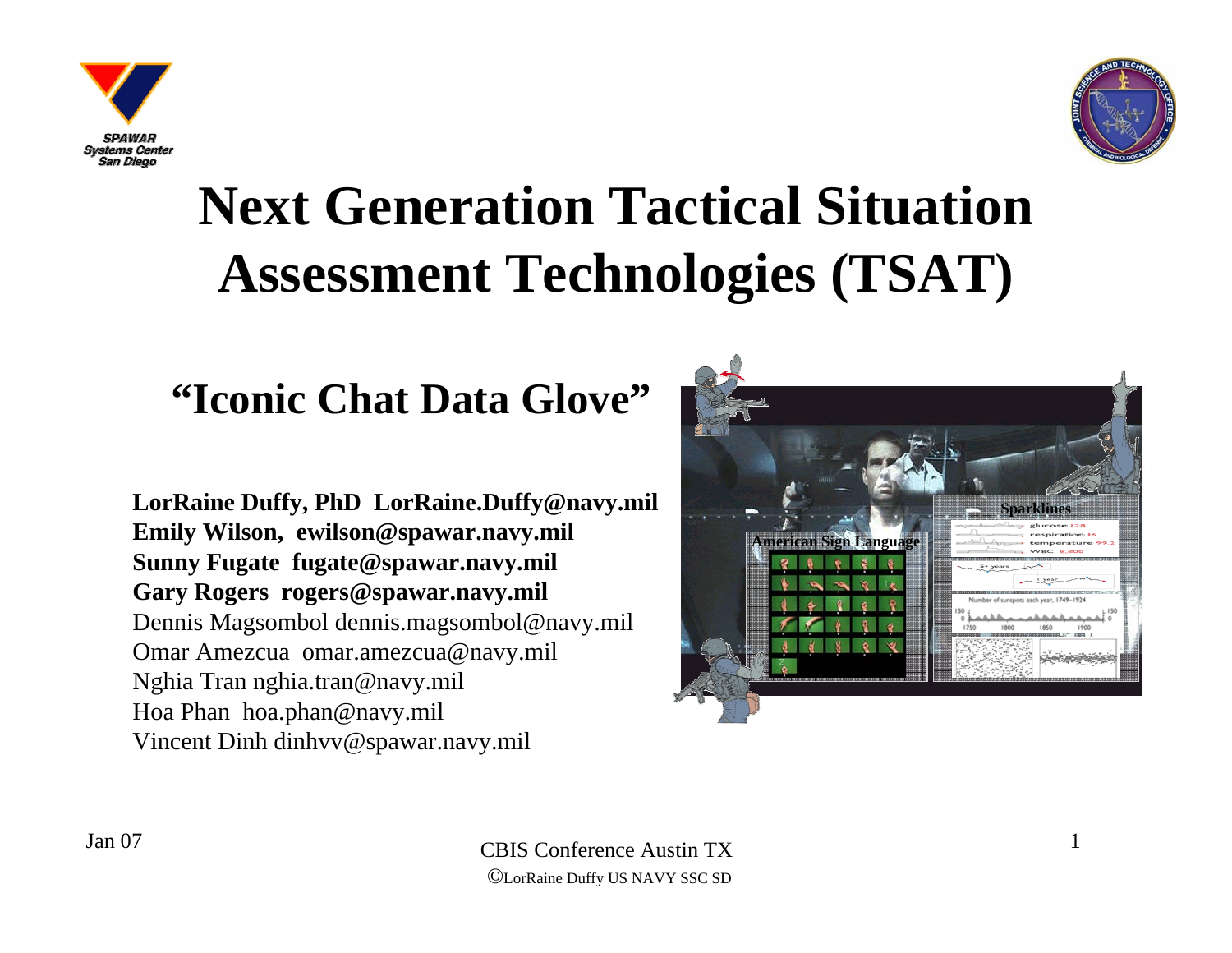

Agenda



- Objective: Chat in Situation Assessment (SA): Today
	- Tomorrow's Vision
- Technical Approach w/emphasis on FY07 Goal
	- **Linguistic Research and Analysis** focusing on predicting situation assessment *content*
	- **Visual/Icon-based Language** of Situation Assessment
	- **Technology of Inscription** (Keyboard-Independent Data Entry Technology for hostile/extreme environments)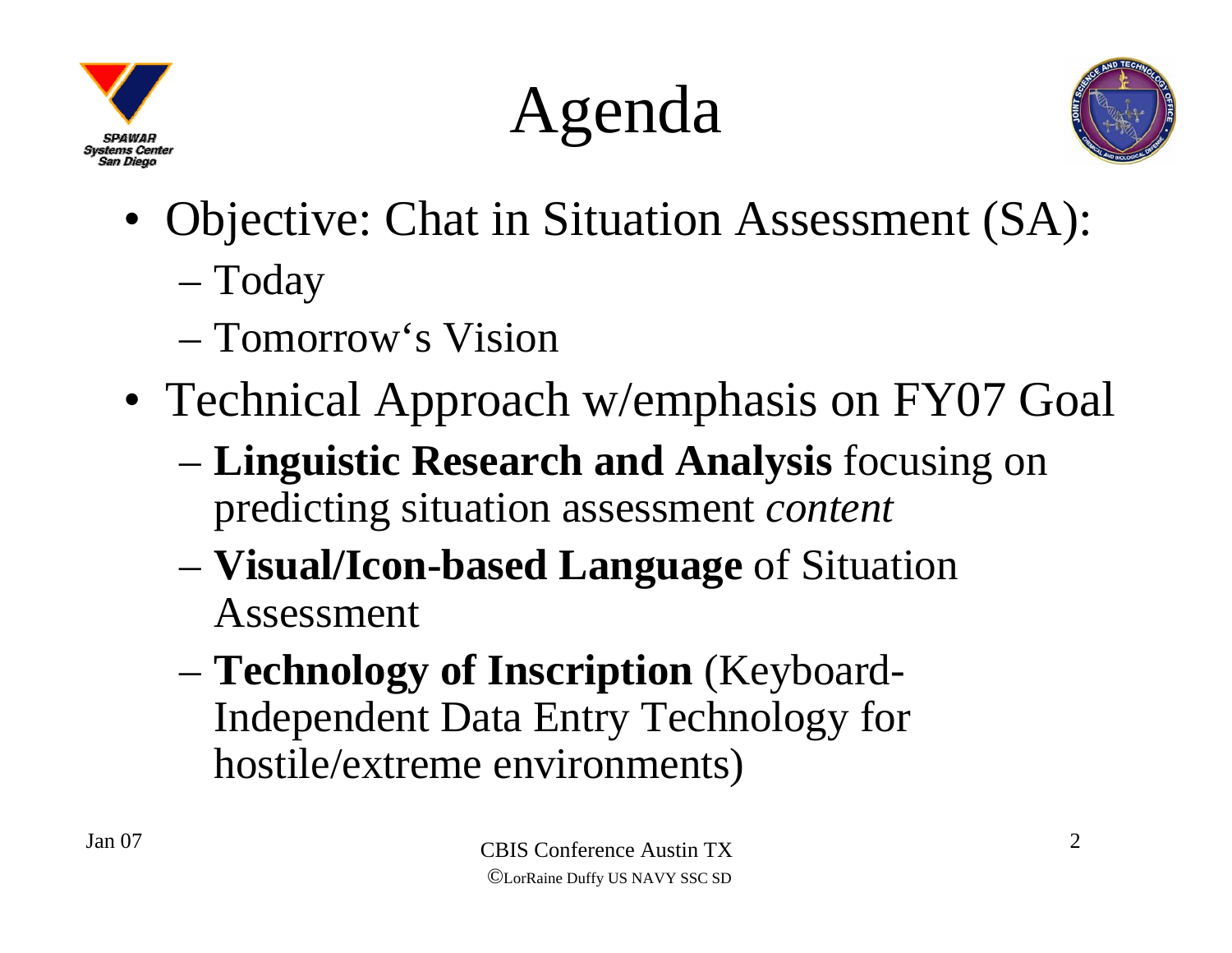

- $\bullet$  *Chat is the Primary* and often *singular* means of tactical communication for situation updates on intermittent/discontinuous networks, superseding radio communications
- $\bullet$  **Strikegroup (ship) CONOPS**: Establish 500-800 chatrooms, 2-4000 users in each "channel," based on functional roles; establish at beginning of mission, continuing for months to years
- $\bullet$ **Joint CONOPS**: Establish hundreds of chatrooms in theater of operations with joint service participation, based on mission objectives; allows joint access to service specific chatrooms to maintain non-intrusive situation awareness of service-specific activities
- $\bullet$  **Chat Functions**:
	- Supports real-time targeting;
	- Supports edge users (on low/intermittent b/w)
	- Immediate COP context updates
	- General information sharing updates on regular basis (across months) to establish ops-tempo/battle rhythm management
	- Supports Cross-Domain operations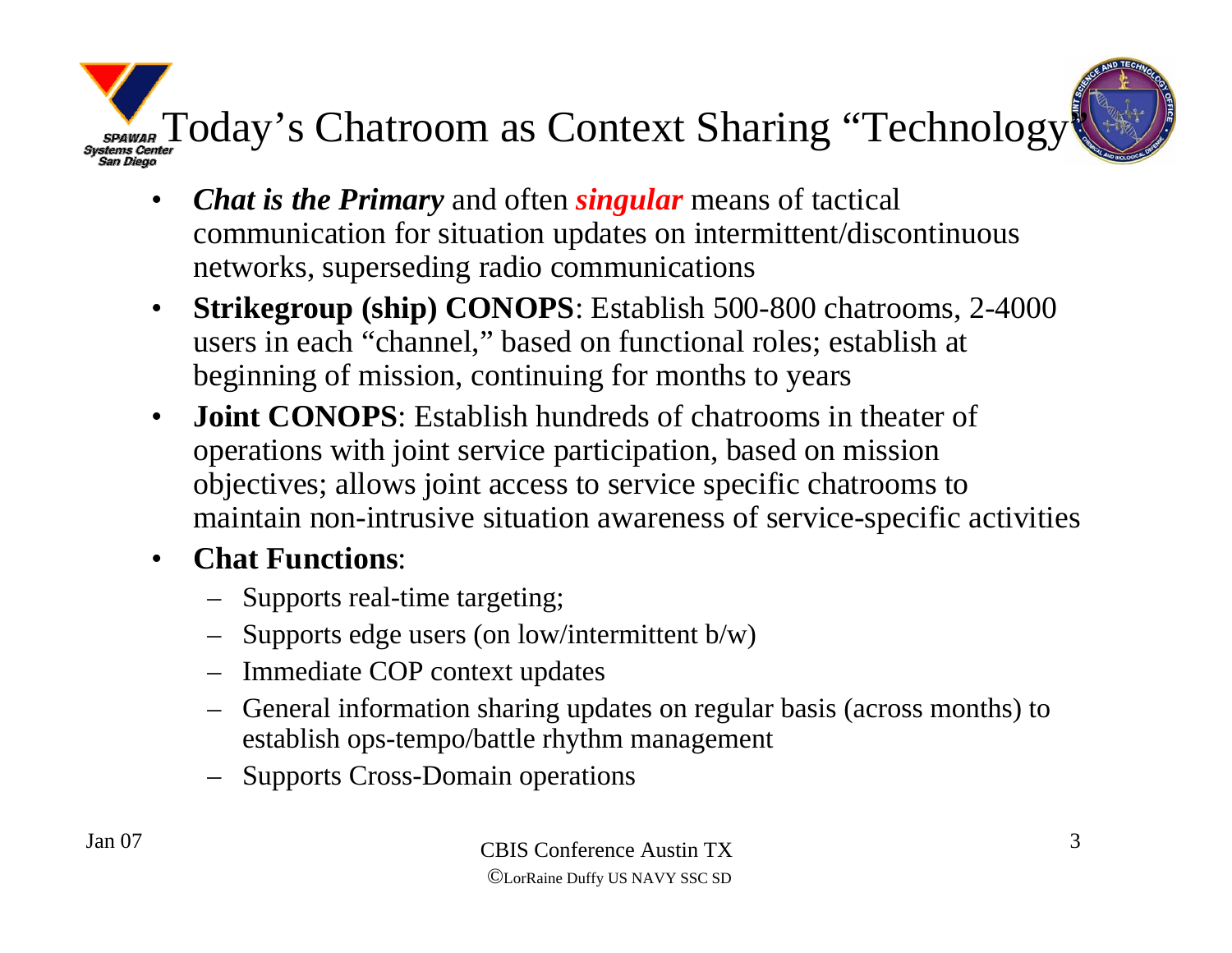

### What it looks like today:  $1980 \rightarrow 2006$



DMS (and Email): atBox - Microsoft Internet Explorer **LDX** Edition Affichage Fayoris Outils 2 **AR** R xxxxxxZ OC ₹  $60K$ http://localhost.8080/ichatbox/skin\_multlanguage/login.jsp **FM COMCARS** Produced Time-late NetForce has joined chatroom. TO USJFCOMtForce> Hi ! Example Chat Log: tForce> I'm under Netscape 4.77 USPACOMNetForce has left chatroom. IE5.0 has joined chatroom. ALLIED COMM Difficult to read  $5.0$ > Hello all I 5.0> I'm from http://www.javazoom.net  $AC2C4ISR$  LAN Mozilla has joined chatroom. Produced in real szilla> Hev. I'm using Mozilla ! DISA WASHIN 5.0> Nice :-) SPAWAR SYS<sup>T</sup> Not used for real-time 5.0> Are you a Java programmer ? szilla> Yes, I am and you ? time; unstructured NAVAL POSTG 5.0> I'm a J2EE Architect from SUN zilla> great ops, but as formality USS ENTERPR szilla> Have you check out J2EE 1.4 draft ? content5.0> Not yet USS ANZIO)zilla> ok ... I'll be back in a few minutes ... \*\* Mozilla has left chatroom. INFO COMMANDER NAVAL NETWORK WARFARE COMMAND<IE5.0> HELP [command] : TIME, CHAT, REFRESH, QUIT **BT** <IE5.0> CHAT [recipient] [message] : Sends message Difficult to quickly <IE5.0> TIME : Returns server time MSGID/GENADMIN/COMCARSTKGRU TWELVE/-/OCT//<IE5.0> 2003/01/02 13:40:43 \*\*\* Mozilla! has joined chatroom. SUBJ/WELL DONE//<Mozilla!> I'm back comprehend <IE5.0> Did you try jChatBox commands ? RMKS/1. I WISH TO SEND NOTE OF PERSONAL THANKS FOR YOUR <Mozilla!> No, what's that ? <IE5.0> Try /help SUPPORT OF OUR JOINT/COALITION OPEN STANDARDS TACTICAL <IE5.0> and check out documentation on http://www. <Mozillal> Oh ... I see. CHAT DEMONSTRATION ON 19 OCT 05. YOUR ORGANIZATIONS <IE5.0> Did you try Applets client too ? Used for real-time <Mozilla!> Yes PROVIDED EXCEPTIONAL SUPPORT IN TERMS OF ENGINEERING, <Mozilla!> It supports multilanguage support too ! EQUIPMENT TO HOST THE TEST, AND PERSONNEL TO PARTICPATE <Mozillal> Hey it's a private message :-) dynamic targetingAND PROVIDE FEEDBACK. THE TEST WENT EXCEEDINGLY WELL Message: I guess you've found out commands :-) AND WOULD NOT HAVE BEEN POSSIBLE WITHOUT YOUR ASSISTANCEAND DEDICATION. SPECIAL APPRECIATION GOES TO:21 Terminé **Zal Intranet local**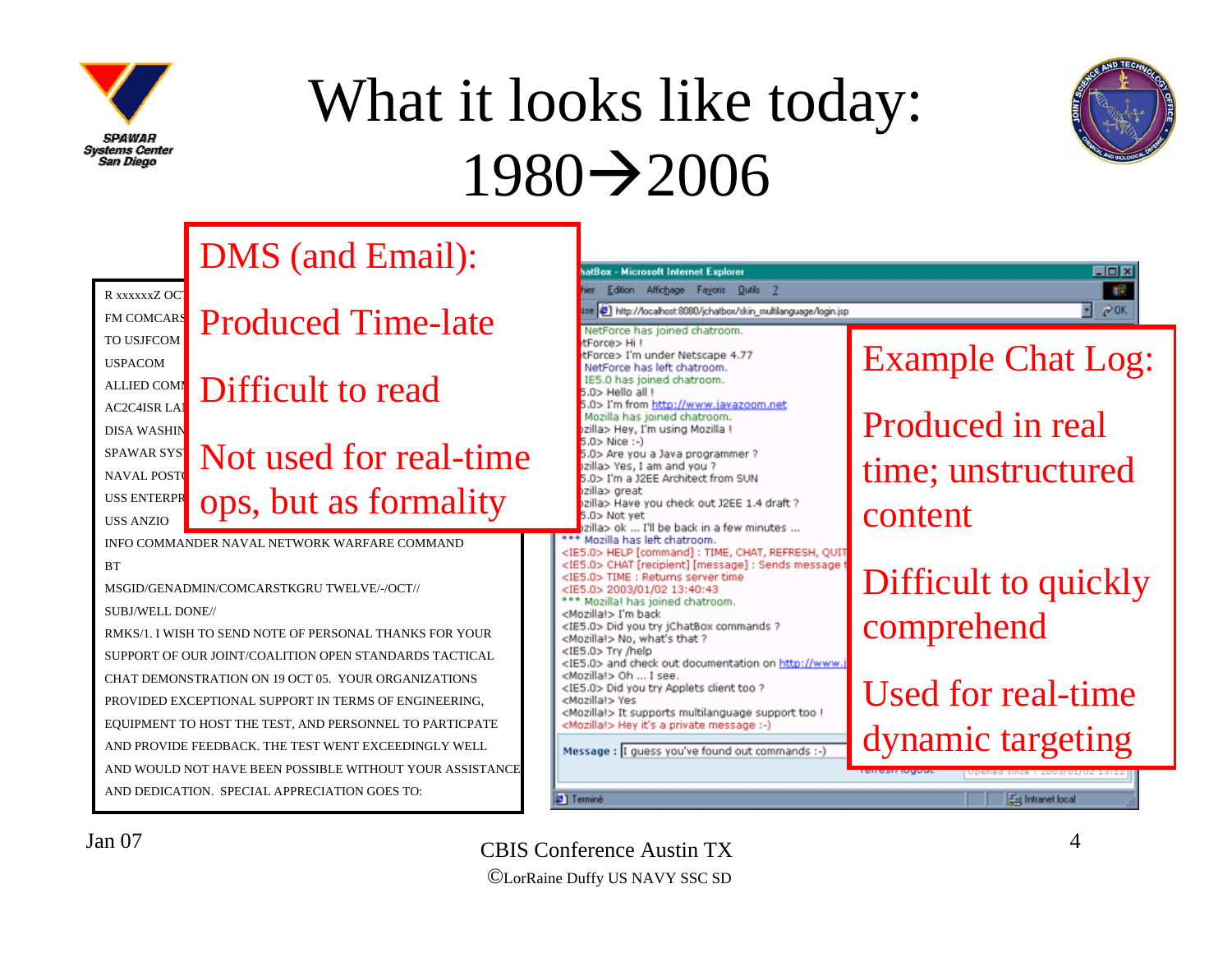

### S&T Challenge



- • **Objective**: Enhance *rapid* situation assessment updates among teams of warfighters in a hostile environment through language improvement and novel, wearable computing devices.
- Today's Chat, should, in 10 years:
	- Must not be solely text-driven (too slow; too ambiguous, very unstructured) $\rightarrow$ combined, efficient icon + text
	- I-18-n=Internationalization capable
	- Must be able to accommodate edge (*tactical*) users
		- Capable at very low b/w, high jitter environment
		- Chemical-Biological Warfighters in MOPP gear
		- Special Operations in Hostile Settings: oil spills, fire, tsunamis, oxygendeprived environments
		- Very-Edge Users: minesweepers, submarines, and astronauts
	- Must be able to integrate with geographic land-based terrain maps and COPs, *AND* non-geographic *computer-based* "terrain" (global network ops-network topology)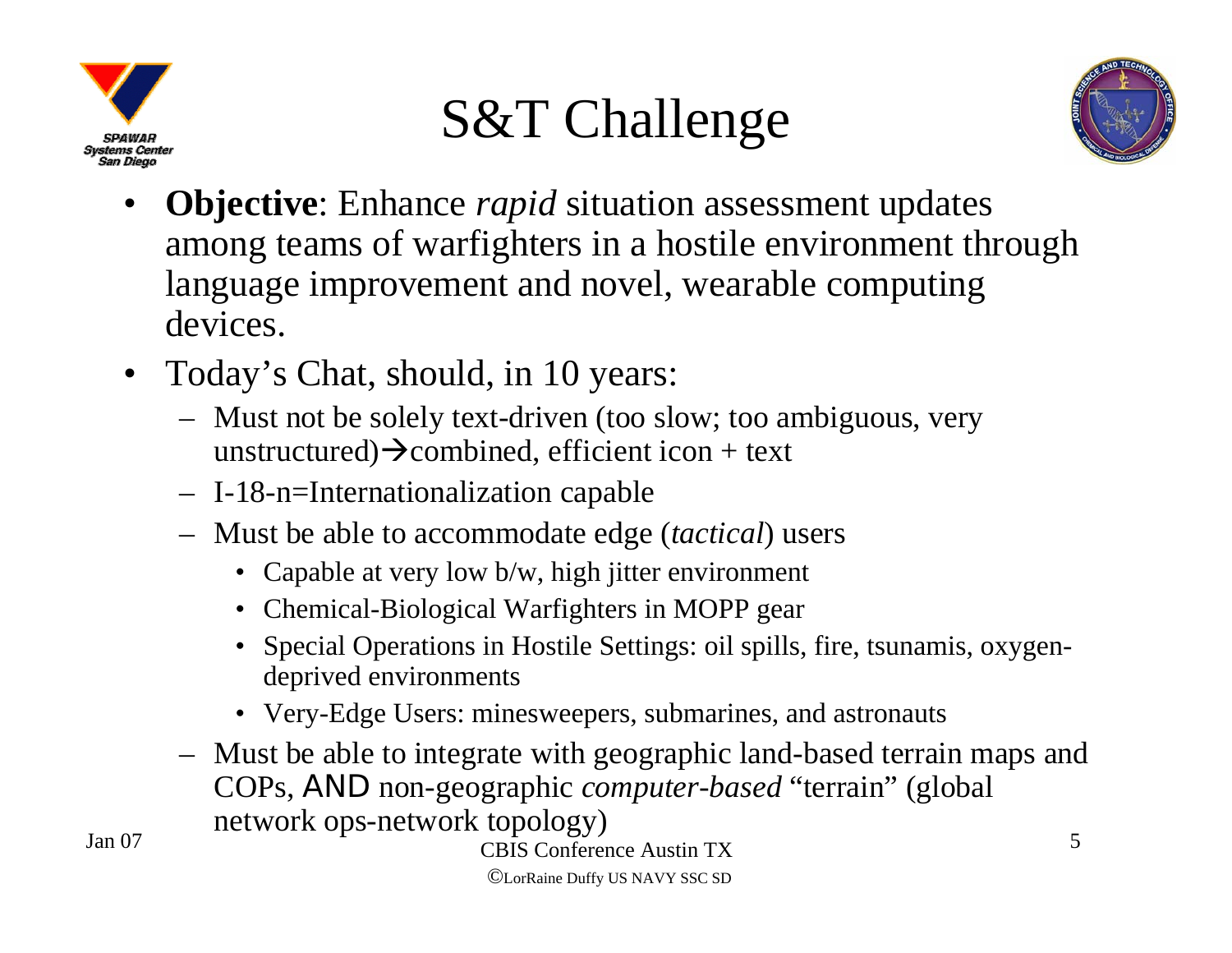

## Technical Approach



#### •**Linguistic Research & Analysis**

- Improve the ability to derive *the content* **of current chat** messages, by defining candidate linguistic "themes" of warfighter language, for transition to an augmented iconbased language, to improve efficiency of knowledge sharing
- **Visual/Icon-based Language of Situation Assessment**
	- Develop a **icon/symbol-based language** to augment text, used to more quickly communicate complex relationships and *evolution* of relationships of objects of interest in geographic and non-geographic environments; a true combat "*leet speak*"
- **Technology of Inscription**
	- Prototype a revolutionary *keyboard-independent* **technology of inscription** for this new language**,** for use in a Net-Centric Warfare environment

Jan 07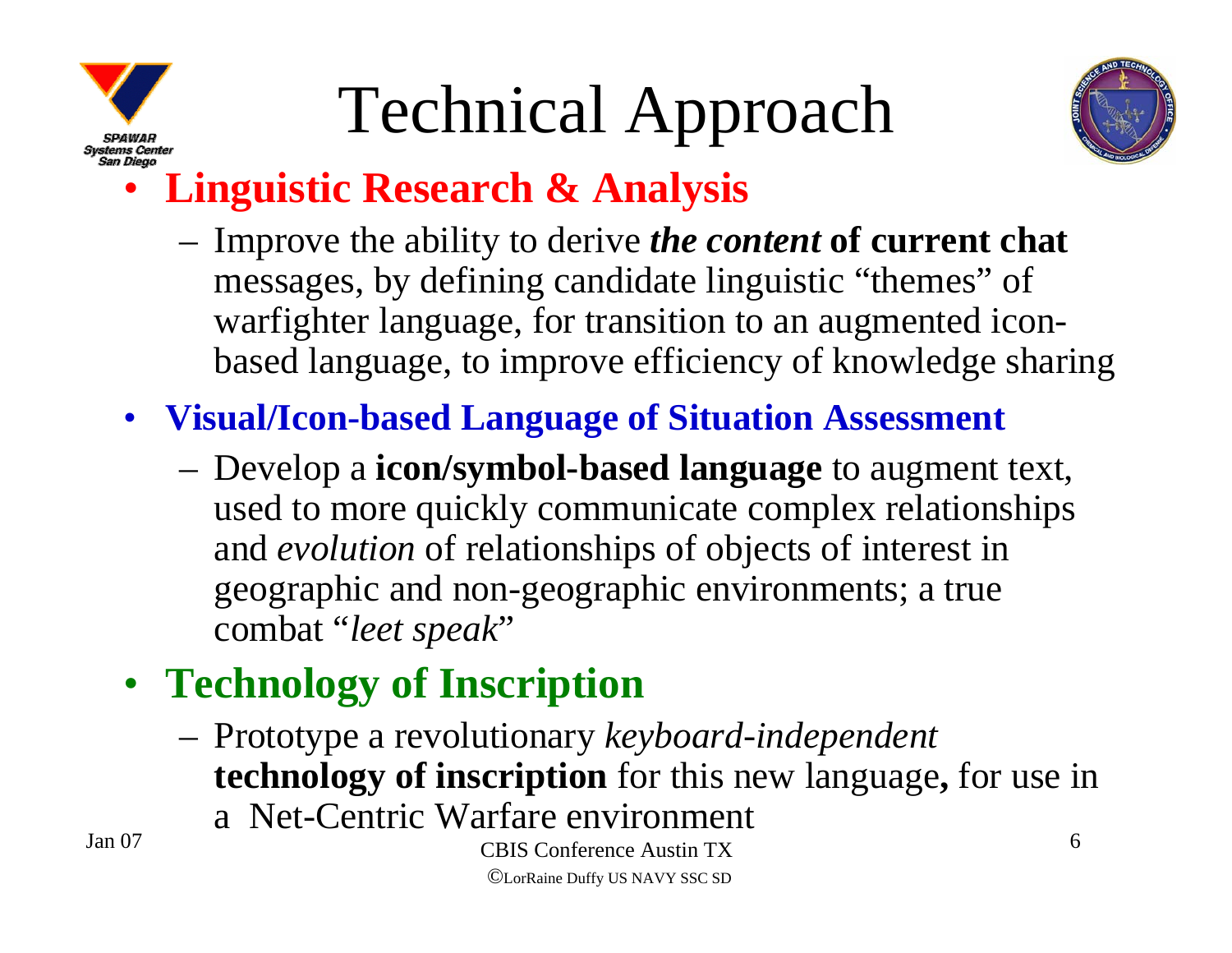SPAWAR Linguistic Research & Analysis



- Fleet usage of chat is widespread, but current tools and management of chat databases are vastly inadequate for information retrieval
	- ASW
	- Air Force
	- Battlewatch centers
- Accurate portrayal of the military chat domain is essential for any future improvements to chat clients, GUIs, or methods of use.
- Identifying topic trends present in all military chat domains can help to define the problem space
- $\bullet$  Statistical analysis of chat--its structure, topical organization, and user trends--must first be applied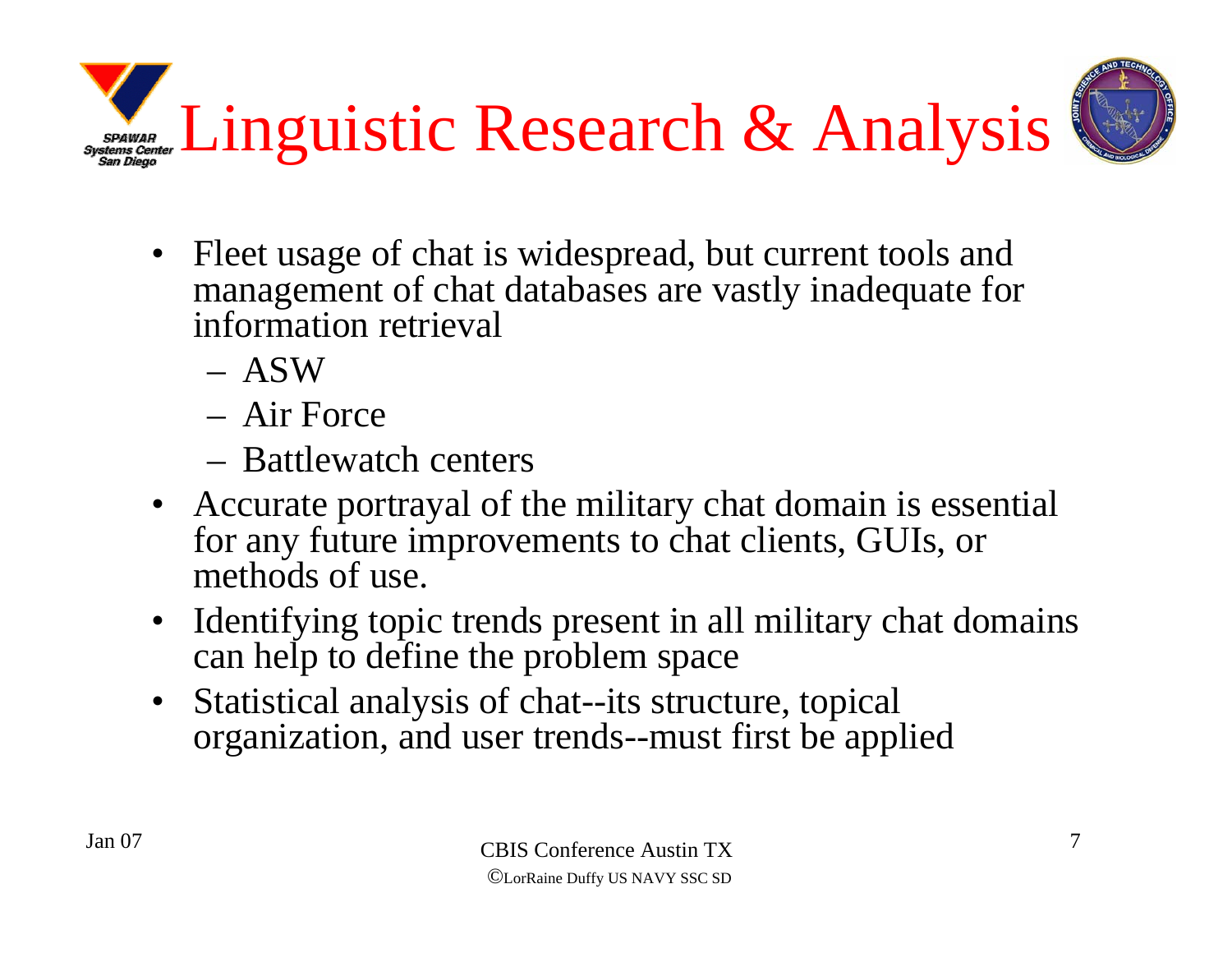



#### **Computer Mediated Discourse (CMD)**

- • A field of study that focuses primarily on unstructured textual analysis
- Modes of communication include chatrooms, instant messaging, emails, wikis, and blogs

#### **Text Data Mining**

- • A data mining application that reveals new information from text collections
- $\bullet$  Computational Linguistics employs text data mining to statistically analyze corpora in order to discover useful patterns or trends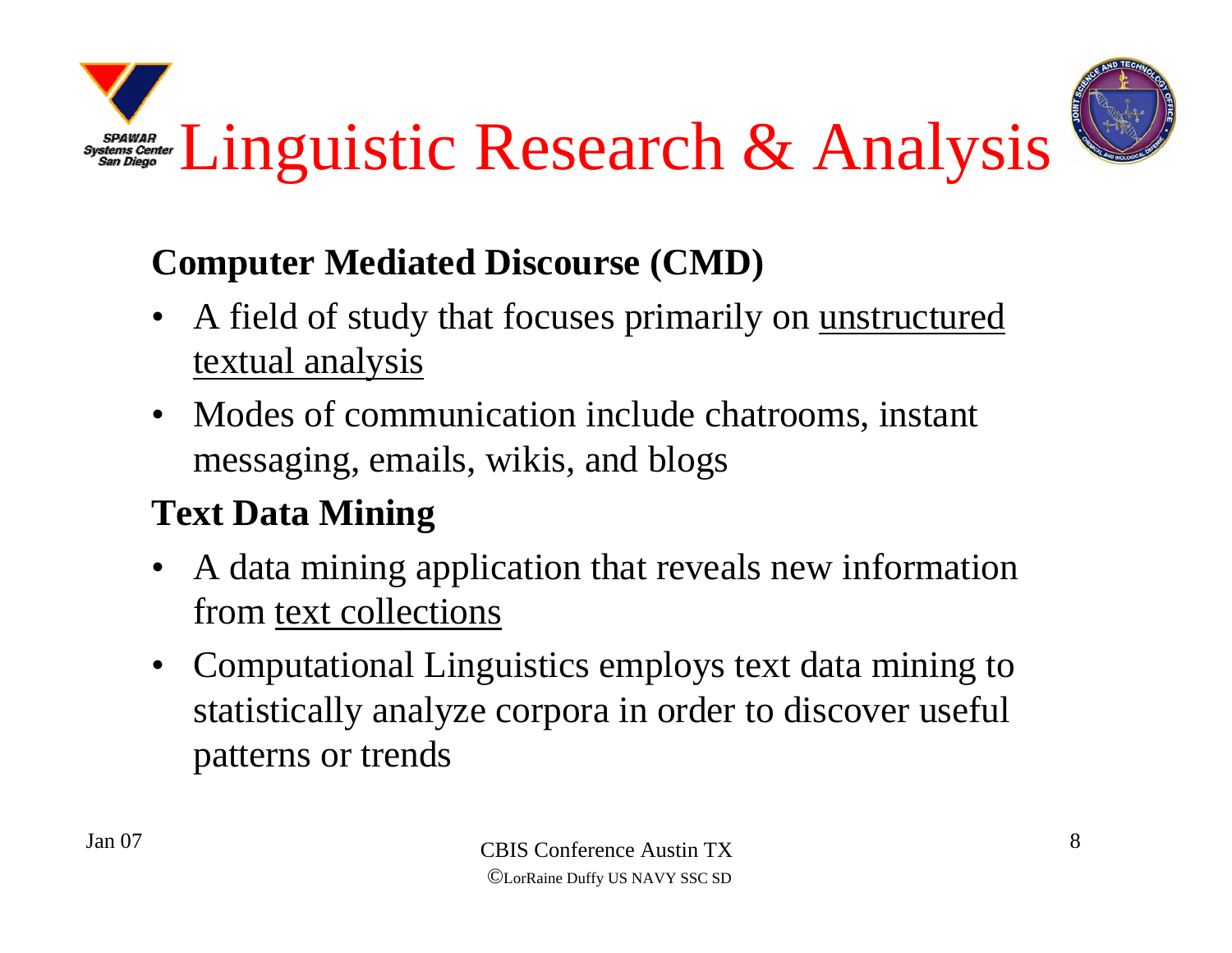

#### **Methodology**

- • A corpus, or collection of texts, must first be preprocessed to remove information-poor terms
	- Determiners
	- Conjunctions
	- Modifiers
	- Tokenization
	- Lemmatization
- $\bullet$  Once a corpus has been reduced to its most information-heavy state, statistical analyses can be applied
	- Word sense disambiguation
	- Text categorization
	- Clustering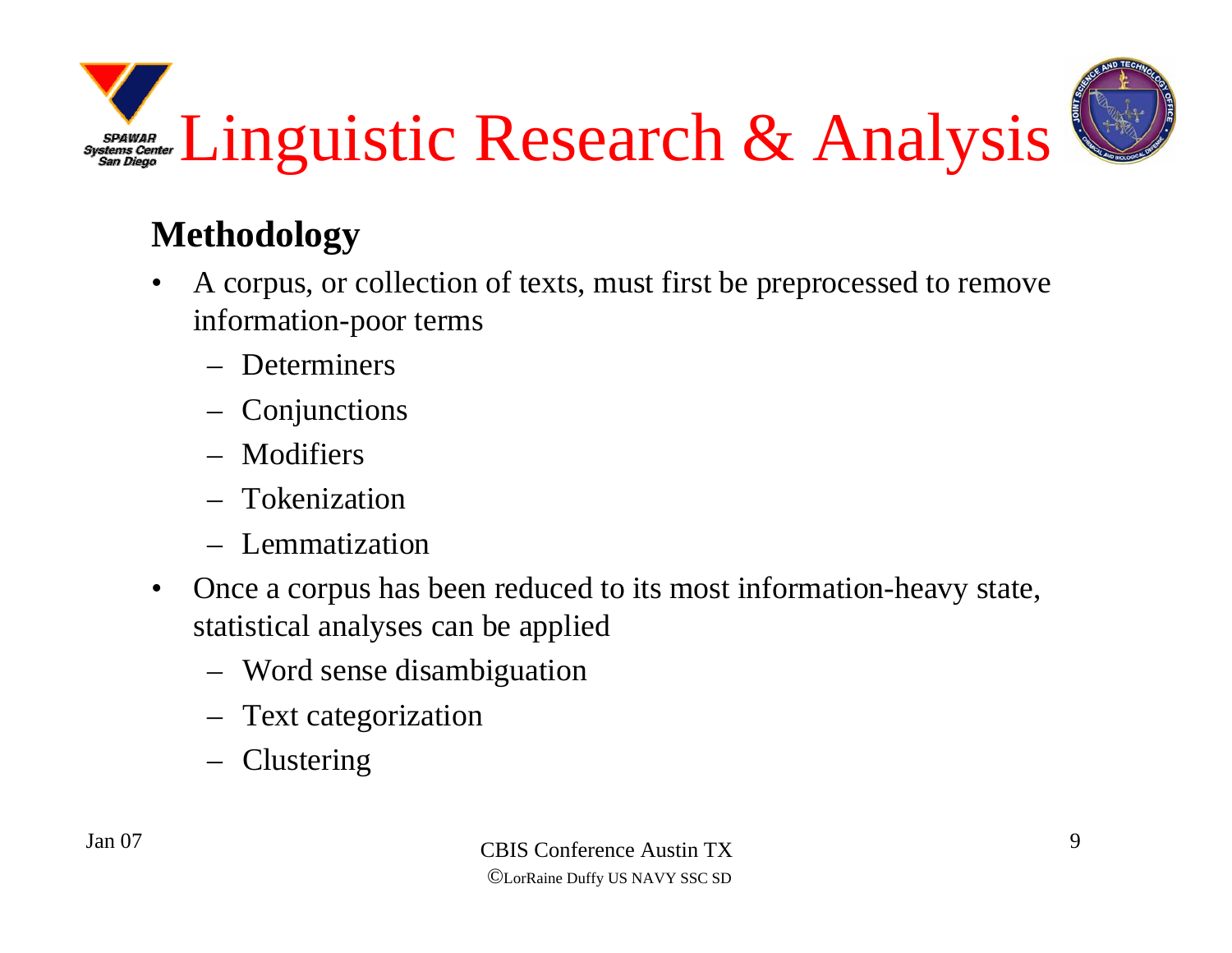## SPANJAR Visual & Icon-based Language



Chat is currently primarily textual, however…

• Symbolic and visual information is prevalent

#### • Visual information is often embedded directly within chat

- emoticons: **:)**
- acronyms: **lol 5,689 documented acronyms** in use by DoD (Joint Publication 1-02)
- wordplay (l337 speak): **t8k m3 700 j00r 13373r**
- color: speaker identification, **emphasis**, differentiation
- <u>hyperlinks</u> / URIs
- embedded icons & images:
- file & object attachments:
- These are natural and inevitable augmentations of textual-based communication
- Convey information in a **simple**, **compact**, and **efficient** manner
- Neither chat nor its visual content is disciplined:
	- loose associations
	- language misuse
	- ambiguous acronyms
	- no formal chat iconography or integration with existing standards for symbols (MIL STD
	- 2525b, NATO Military Symbols) or acronyms (Joint Publication 1-02)
	- difficult to use entry and retrieval mechanisms

#### **These problems result in a loss of shared context, information loss, and communication errors**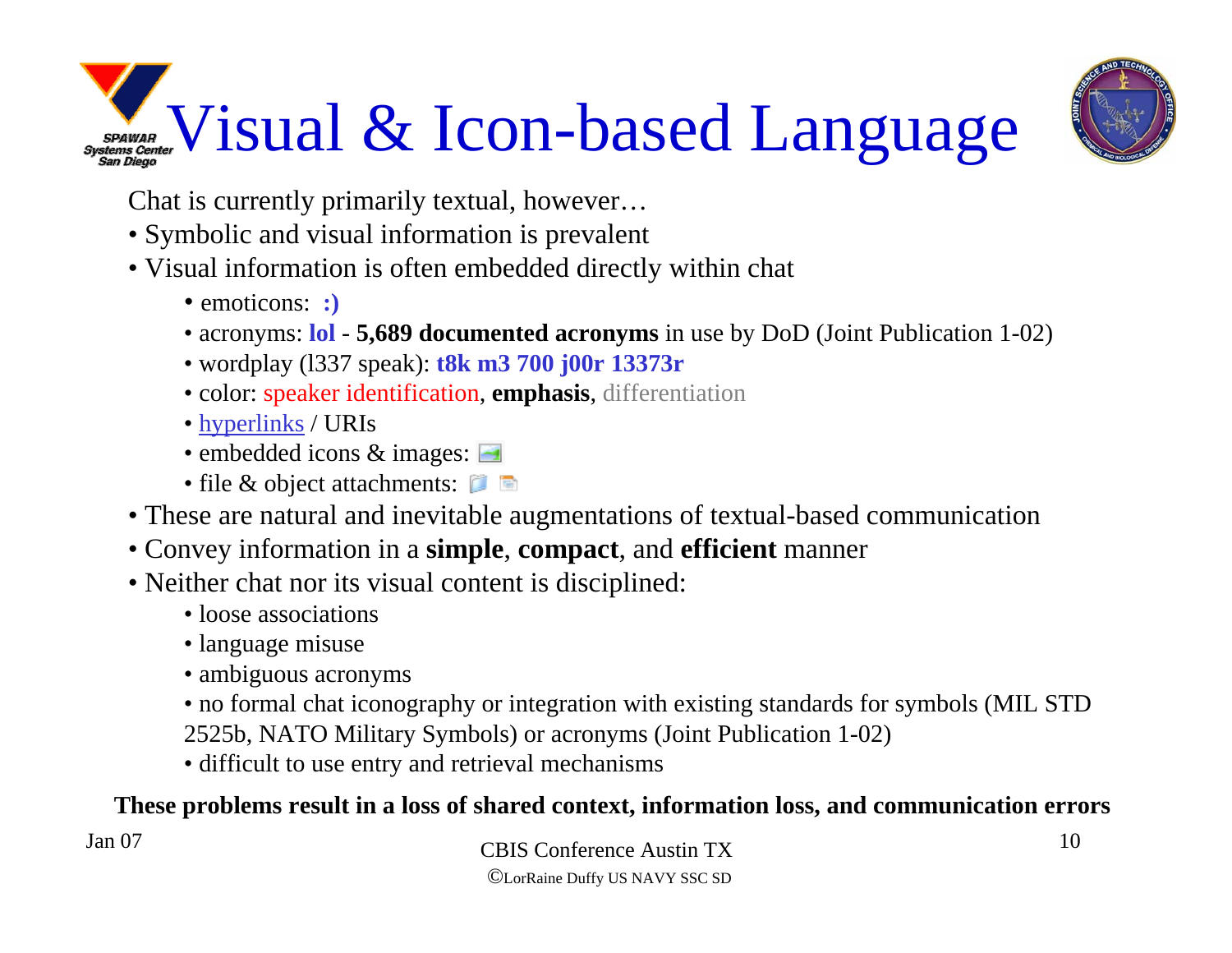# Visual & Icon-based Language



We want chat users to utilize visual language and visual representations of knowledge.

Why?

- Increase information carrying capacity
- Enhance expressiveness of the chat medium
- Eliminate ambiguity when using a formal iconography and shared context
- Embrace the concept of **shared context**
- Enable a radical transformation of the communications medium
- Provide a natural bridge between gesture and text communication

*"…gesture supplies a visual, iconic component that can provide extra information or circumvent prolonged explanation….Moreover, people naturally resort to manual gestures when trying to communicate with people who speak a different language."*



Dr. Michael C. Corballis, 1999 *"The Gestural Origins of Language"*

**How can we best augment, disambiguate, and improve textual content using visual representations of language, objects, and information?**

Jan 07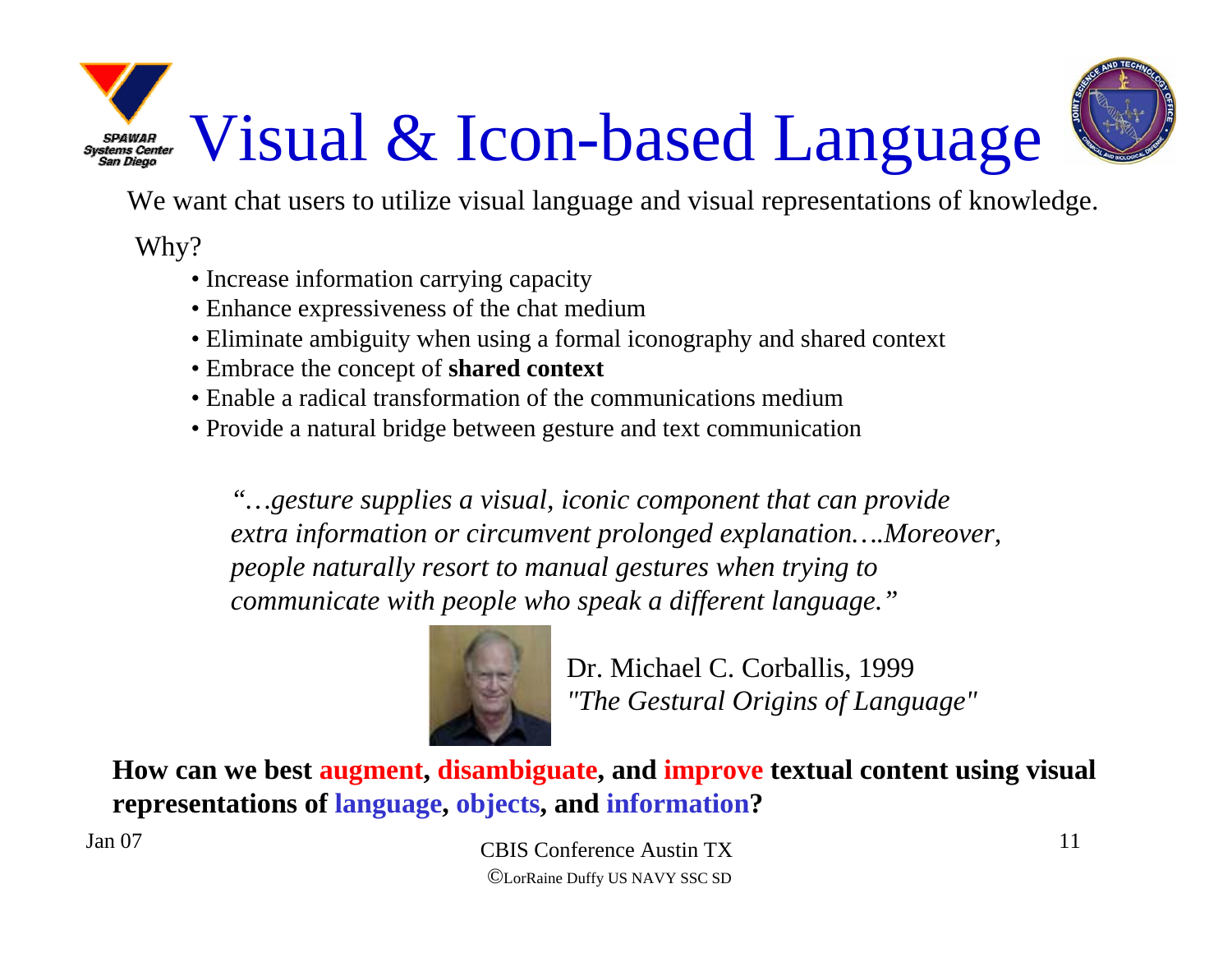### Visual & Icon-based LanguageSPAWAR<br>Systems Center<br>San Diego



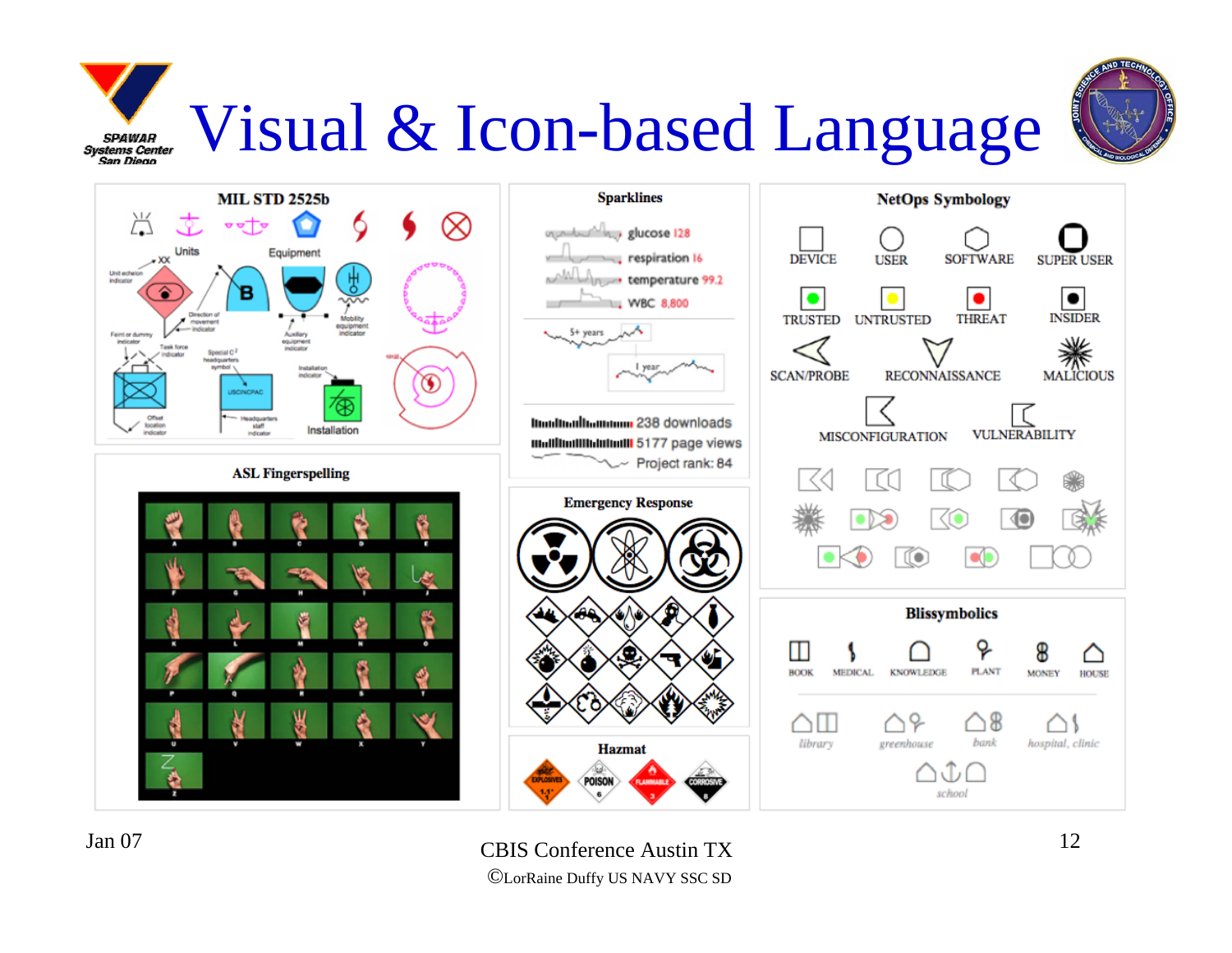



#### **Development of a keyboard-independent language-entry device**

- Initial development of a wireless glove capable of digitizing movement and position of user's fingers, hands and arms
- Glove can operate as a keyboard/input replacement where a standard keyboard would not be possible (hostile environment/chemical fires/biological threat) or is inconvenient (in space/underwater)
- Capable of recognizing static and dynamic gestures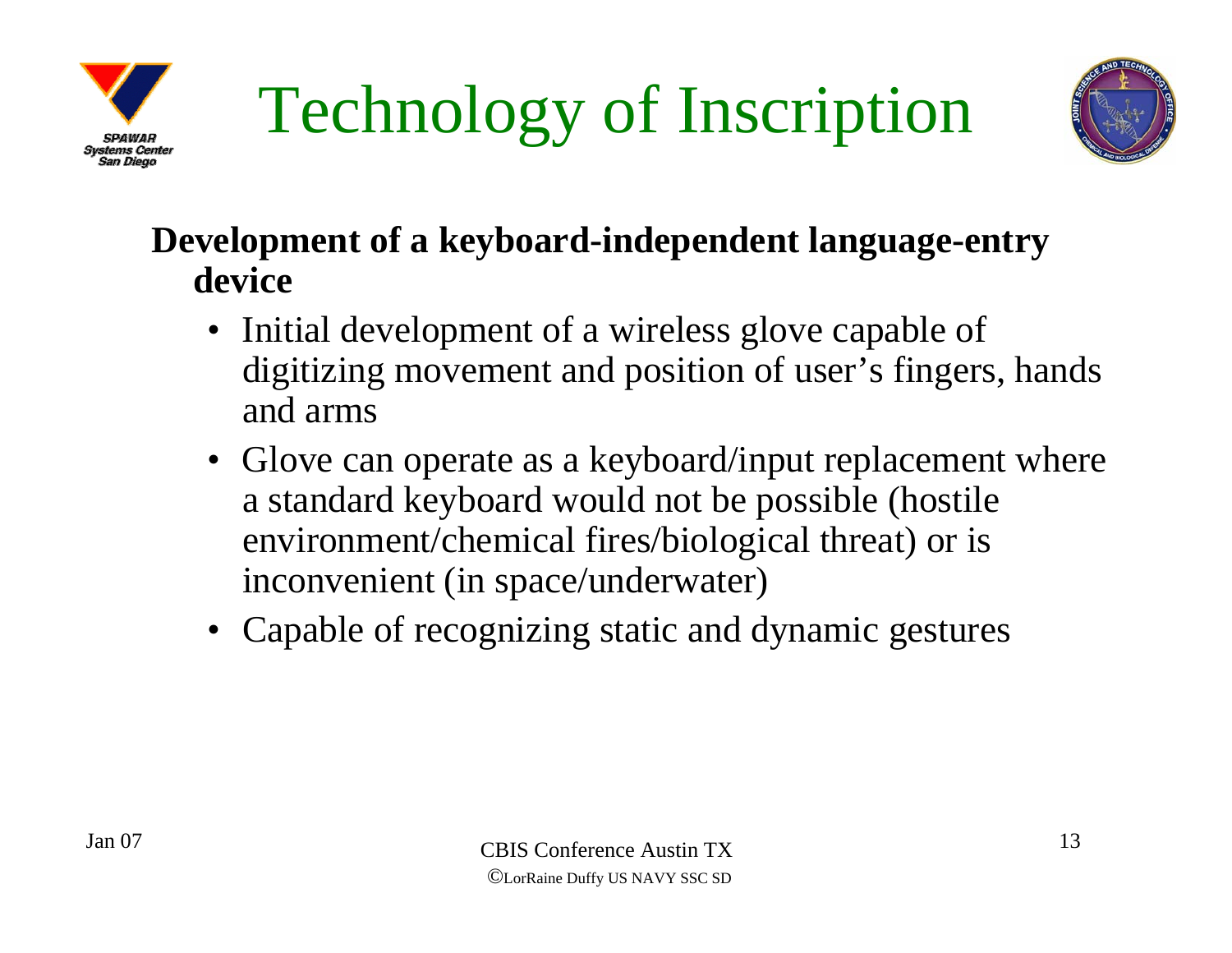

### Technology of Inscription Gestures in Hostile Environments



- Covert/silent environment: need to communicate without alerting enemy
- Precise communication: gestures can be an efficient means of communication, coupled with persistent storage



Static Gestures



Dynamic Gestures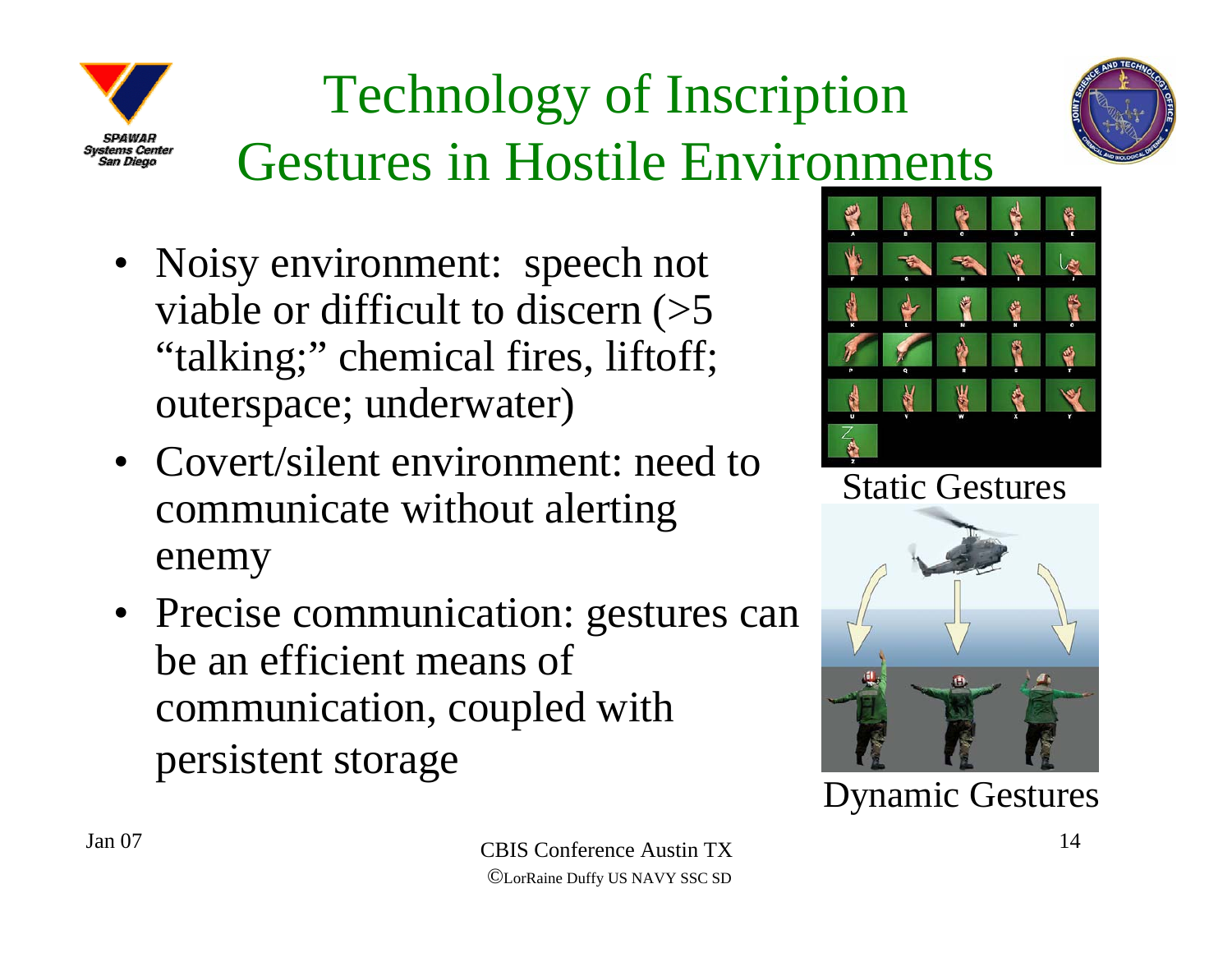

### Technology of Inscription Data Glove Prototype







#### **Layout Sensors A complete glove system**

 CBIS Conference Austin TX©LorRaine Duffy US NAVY SSC SD

Jan 07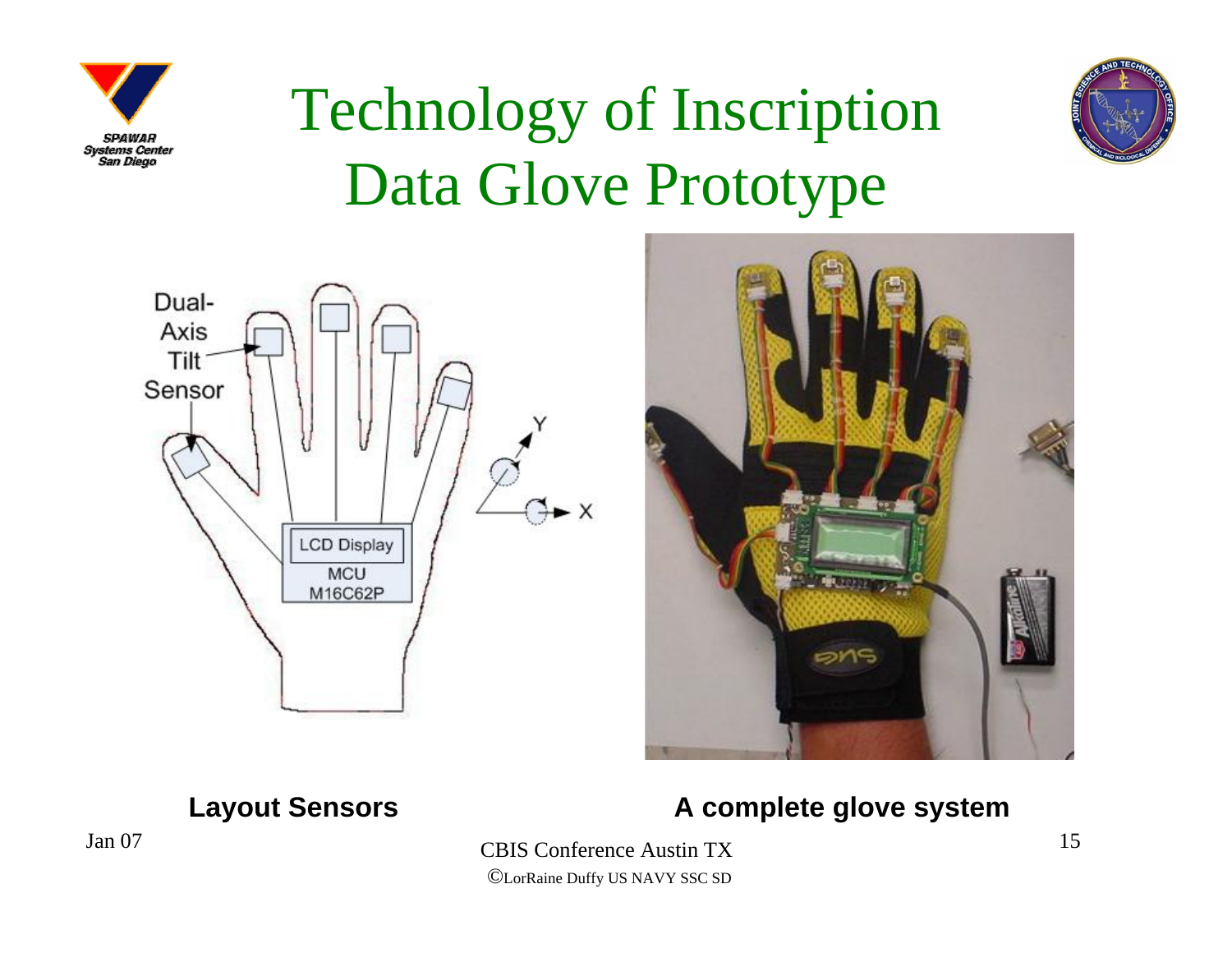

### FY07 Goals



#### **Linguistic Research and Analysis**

- $\bullet$ Metrics identification and testing
- $\bullet$ Statistical analysis of chatroom topical content, user trends/themes
- • Initial prototype in place for chat user database or topic threading detection **Visual and Icon-Based Language**
- $\bullet$  Research state-of-the-art visual language techniques which can be applied to Situation Assessment chat communication
	- Icons & Acronyms: MIL STD 2525b, JP 2-01
	- Constructed languages: Blissymbolics, Phonetic Picture-writing
	- Domain specific languages: ChemBio, ASW, NASA, Special Forces, Global NetOps
- $\bullet$ Identify innovative presentation mechanisms which can be used
- $\bullet$ Application specific visual communication: Gesture, ASL
- $\bullet$  Determine metrics for ease of use, efficiency, and ambiguity resolution. Does information capacity (knowledge) increase with less keystrokes?

**Technology of Inscription**

- •Reconfigure sign language glove for wireless connectivity
- $\bullet$ 1<sup>st</sup> Generation Programmable interface
- $\bullet$  Work with G-speak/MIT/UCIrvine/UCSD/NASA on novel interface methods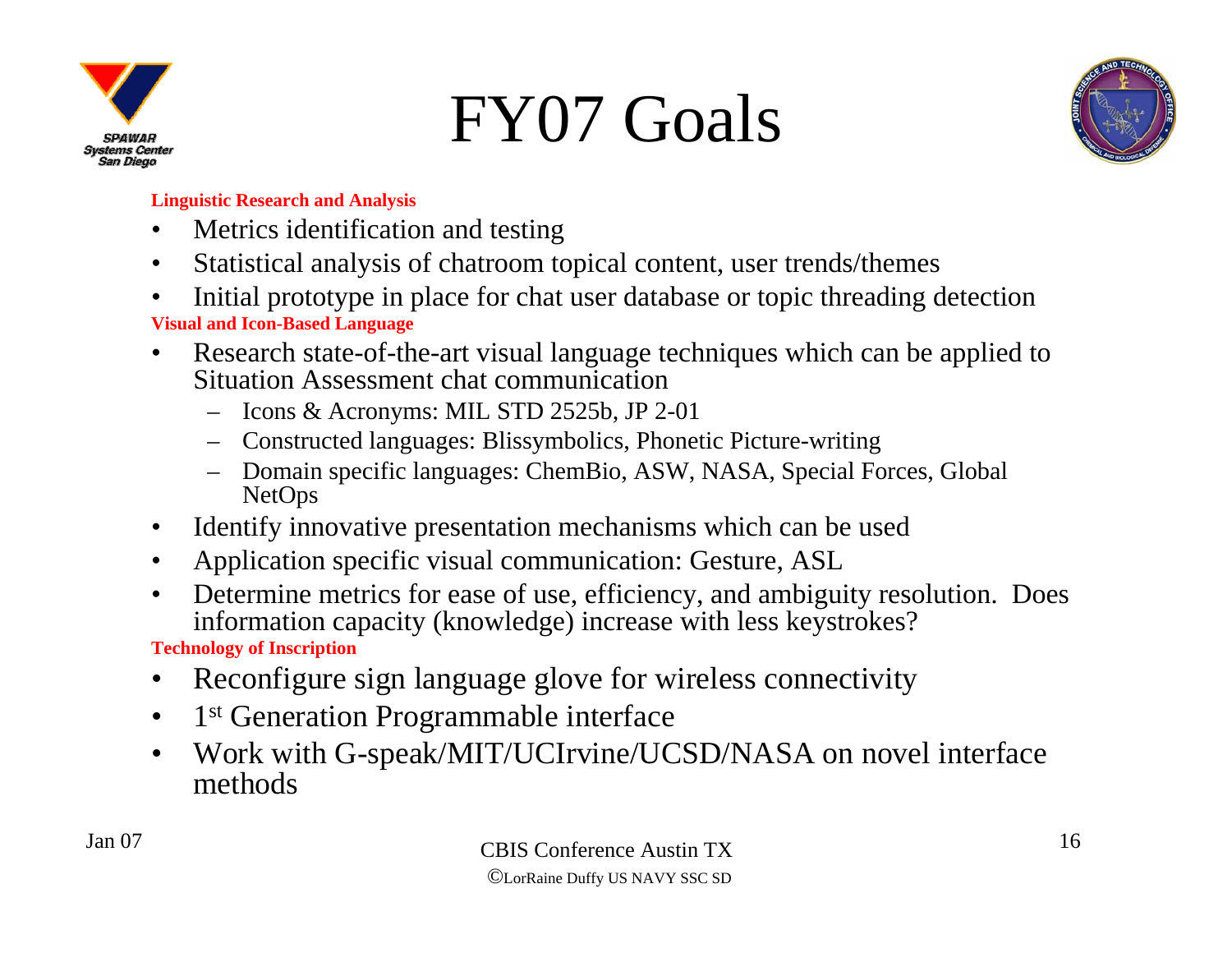





### Questions?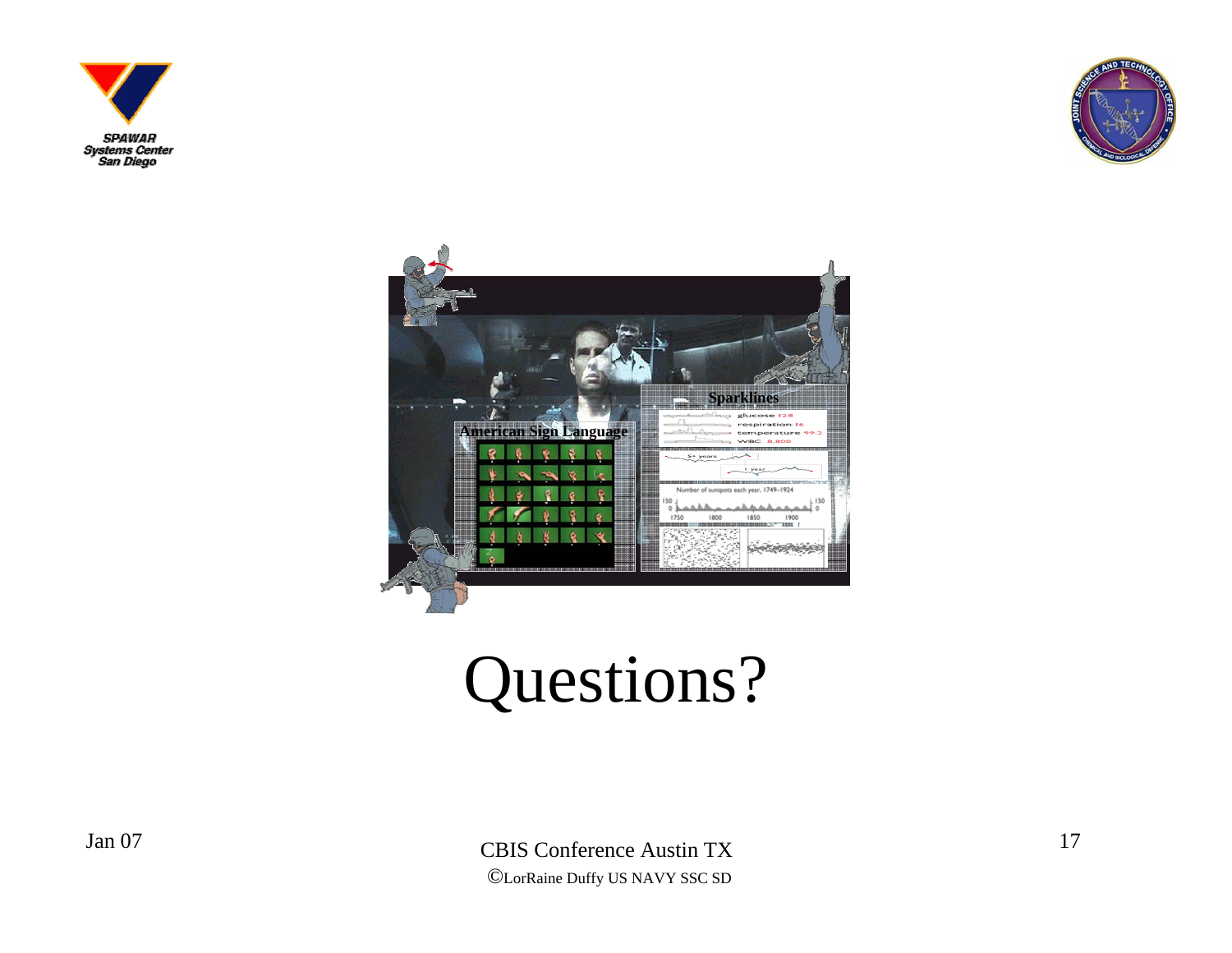



### Linguistic Research & Analysis References

#### **References**

- • Hearst, Marti A. Untangling Text Data Mining. In Proceedings of ACL 99: the 37th Annual Meeting of the Association for Computation Linguistics, University of Maryland, June 20-26, 1999.
- • Chris Manning and Hinrich Schutze, *Foundations of Statistical Natural Language Processing*, MIT Press. Cambridge, MA: May 1999.
- $\bullet$  Herring, S.C., 2001, Computer-mediated discourse. In D. Schiffrin, D. Tannen, and H. Hamilton (Eds)., *The Handbook of Discourse Analysis*, Oxford: Blackwell Publishers, 612-634.
- • J. Bengel, S. Gauch, E. Mittur, and R. Vijayaraghavan. Chattrack: Chat room topic detection using classification. In 2nd Symposium on Intelligence and Security Informatics, 2004.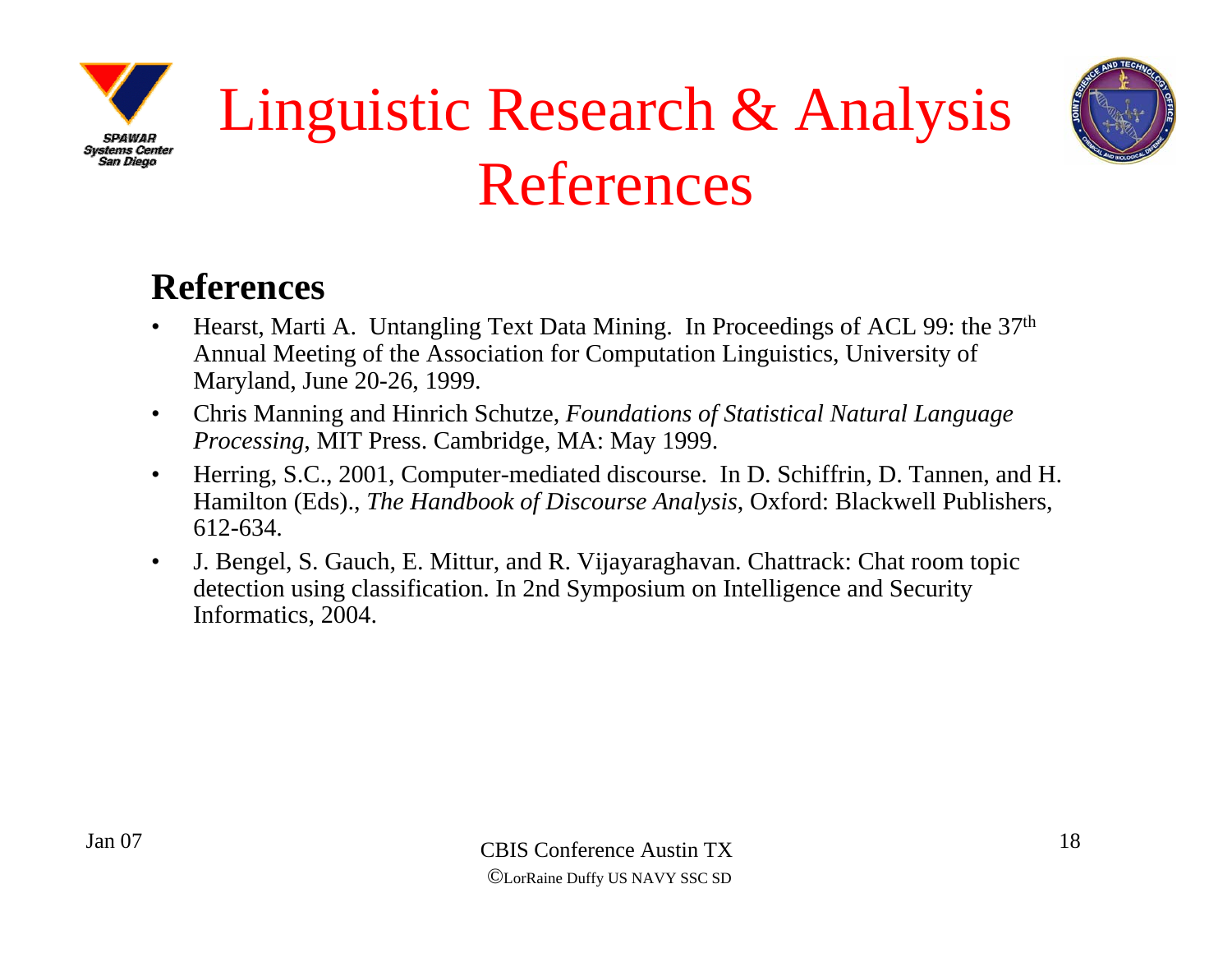

### Visual & Icon-based Language References



- ISO 7001, 'Public Information Symbols'.
- ISO 7010, 'Graphical Symbols in Safety Signs'.
- ISO 9186, 'Graphical symbols Test methods for judged comprehensibility and for comprehension'.
- ISO 24409, Ships and marine technology Design, location, and use of shipboard safety-related signs'.
- •MIL STD 2525b, 'Common Warfighting Symbology'.
- U.S. Army Field Manual (FM) 1-02, 'Operational Terms and Graphics'.
- •Joint Publication 1-02, 'Department of Defense Dictionary of Military and Associated Terms'.
- •NATO Standardization Agreement 2019 (APP 6), 'Military Symbols for Land Based Systems'.
- •Armstrong, David F.; Wilcox, Sherman E.; Stokoe, William C.: 1995. 'Gesture and the Nature of Language', Cambridge University Press
- •Bliss, Charles K. 1965. Semantography (Blissymbolics). Sydney: Semantography (Blissymbolics) Publications.
- • Chang, S. K.;Polese, G.: 1994. 'A Methodology and Interactive Environment for Iconic Language Design', International Journal of Human Computer Studies.
- Corballis, Michael: 1999. 'The Gestural Origins of Language', American Scientist, March-April 1999.
- Cynthia A. Brewer, 1994, "Guidelines for Use of the Perceptual Dimensions of Color for Mapping and Visualization," Color Hard Copy and Graphic Arts III, edited by J. Bares, Proceedings of the International Society for Optical Engineering (SPIE), San Jose, February 1994, Vol. 2171, pp. 54-63.
- Dreyfuss, Henry: 1972. 'Symbol sourcebook; an authoritative guide to international graphic symbols', McGraw-Hill.
- •Fugate, Sunny: 2004, 'Joint Cert Database Visual Language Prototypes', Joint Task Force for Global Network Operations (internal document), March 2004.
- Honeywill, Paul: 1999. 'Visual Language for the World-Wide-Web', Intellect Books.
- •Neurath, Marie; Hogben, Thomas; Lancelot: 1949. 'From cave painting to comic strip; a kaleidoscope of human communication', Chanticleer Press.
- •Sassoon, Rosemary; Gaur, Albertine: 1997. 'Signs, Symbols and Icons : Pre-history to the Computer Age', Intellect Books.
- • Staggers, Nancy; David Kobus, David: 2000. 'Comparing Response Time, Errors, and Satisfaction Between Text-based and Graphical User Interfaces During Nursing Order Tasks', Journal of the American Medical Informatics Association, 2000.
- •Tufte, Edward: 2001. 'The Visual Display of Quantitative Information', Graphics Press.
- • Shneiderman, Ben: 1997. 'Direct Manipulation for Comprehensible, Predictable and Controllable User Interfaces', International Conference on Intelligent User Interfaces Proceedings of the 2nd international conference on Intelligent user interfaces.
- Wilcox, Sherman: 2004. 'Cognitive iconicity: Conceptual spaces, meaning, and gesture in signed languages', Cognitive Linguistics 15-2 (2004), pp 119-147.
- Yazdani, Masoud; Barker, Philip: 2000. 'Iconic Communication', Intellect Books.